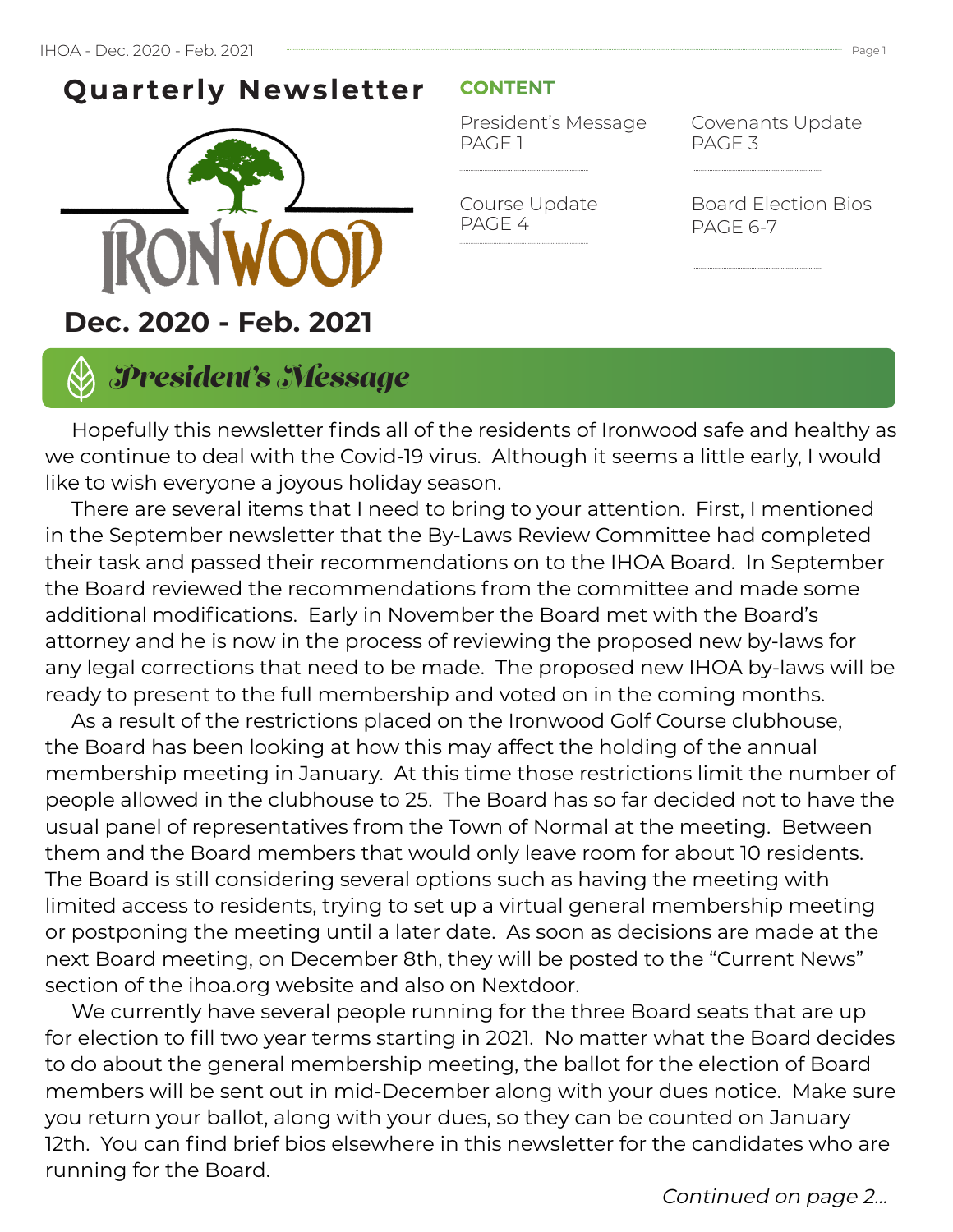## *Welcome to Ironwood*



To all our new neighbors, WELCOME to Ironwood!!!

 As the weather starts to turn, hope everyone is staying safe and remembering to wear a mask and wash your hands often. It doesn't seem that things are getting better anytime soon, but we can all do our part in keeping our families and friends safe.

 I hope everyone had a wonderful Thanksgiving and are looking forward to a very joyful holiday season even if things are different than in the past and we can't be with family and friends. We are lucky that we have other ways to reach out, (Facetime, Zoom, telephone, etc.).

 A BIG thank you to everyone who donated food to the food pantry this year. There is a drop box at the Ironwood Club house right inside the front doors between the men's and women's bathroom. Please keep up the good work. MidWest Food bank is very grateful to the Ironwood residents.

Merry Christmas and hopefully a better year!!!

Linda Rheeling, vice president IHOA Board of Directors

## *President's Message Continued...*

 With the winter season coming on, I would ask residents to make sure to shovel their sidewalks and keep them clear so those residents who like to walk or jog will not have to survive slippery conditions. As a neighborly thing to do, I would suggest if you live on the side of the street with no sidewalk, that once or twice during the winter season you help your neighbor across the street by helping them shovel the walk. Also, remember that if the Town declares a snow emergency there is no parking on either side of the street in the Ironwood subdivision.

David Brown, president IHOA Board of Directors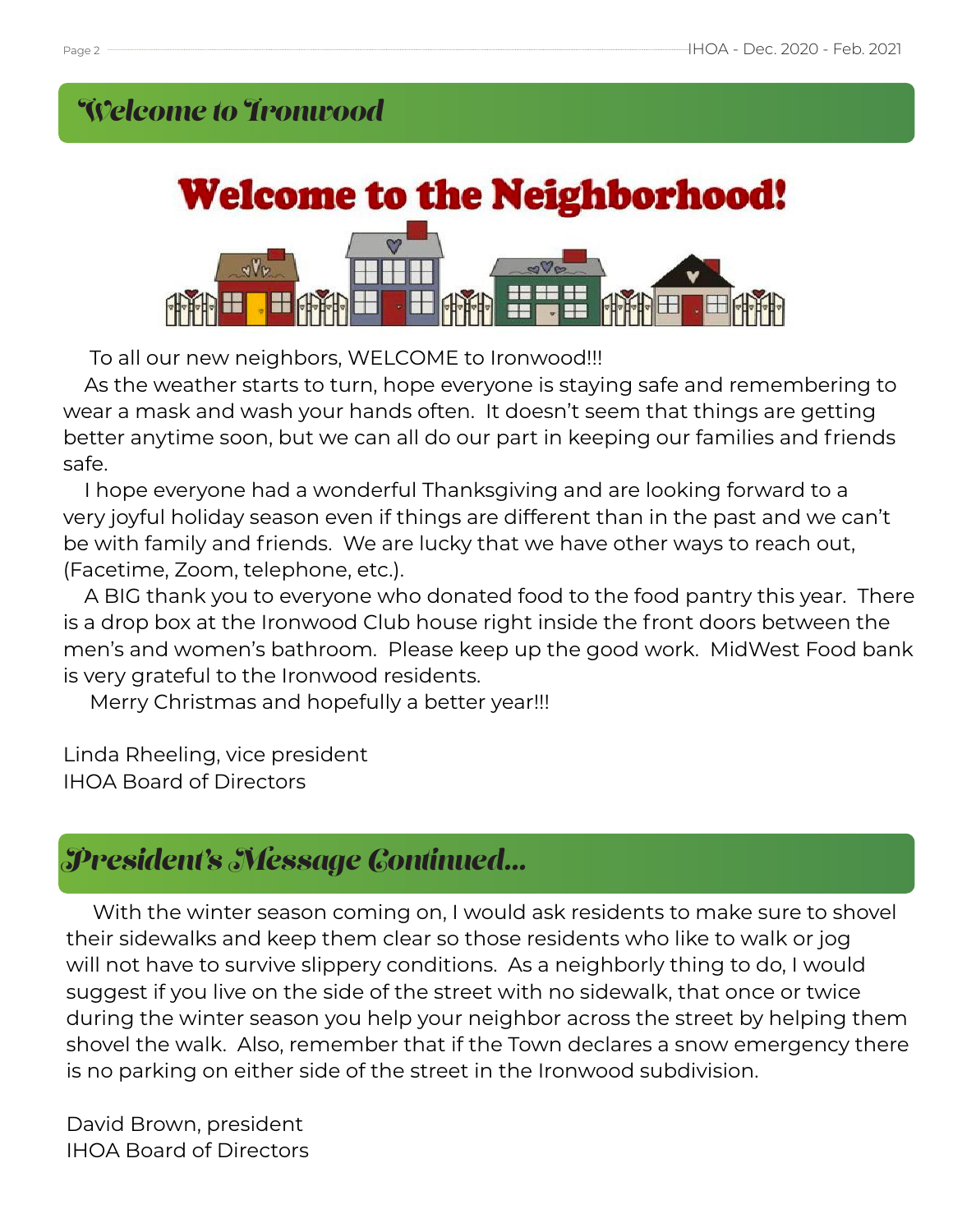# *Covenants Update*

#### **By Susan Parrent**

Winter weather is soon to be here. Below are reminders from the Town of Normal.

#### **Snow Parking Ban**  $\bigcirc$

During a snow event, you may park vehicles on Town streets if there is:

- Less than 2" of snow accumulation.
- More than 2" of snow accumulation and no parking ban in effect.

Often times when 2" or more of snow has accumulated, the Public Works Department will issue a snow parking ban. When a parking ban is activated:

- No parked cars are permitted on any streets.
- Cars must be moved to a driveway, garage, or parking lot.
- Normal Police may ticket cars for not complying.

If you do not have a driveway or garage, you may park for free in the parking lots of the Town's parks, including but not limited to:

• Anderson, Fairview, Maxwell, Rosa Parks Commons, Shepard, Underwood

**Note:** A snow parking ban is activated to allow snow plow crews to clear the entire street including parking areas. When a ban is in effect, information is distributed to the local media. Additionally, information is posted on the Town of Normal website (www.normal.org), Facebook page, and Twitter account.

### **Shoveling of Sidewalks**

 The Town does not require the shoveling of sidewalks. However, consider being neighborly with safety in mind, especially for students as they walk the sidewalks and wait at school bus stops, and shovel your walks for them.

 Another consideration is to recognize the number of walkers/joggers we have in the subdivision. Due to the current environment we are living in, walking outside in all kinds of elements may become more popular this year based on what is/might be closed.

 Let's assist and protect the walkers and joggers and school bus riders (providing schools are open) so they do not have to share the streets with the vehicles.

### $\circledR$

### **Covenant News**

 Boating and camping season is over. The Board is appreciative of the homeowners who notify us about a boat or camper in the driveway for a short time period due to maintenance. Article V, Section 17 is specific in relation to the storage of recreational type vehicles and trailers.

### **Copies of IHOA Covenants and By-Laws can be found at IHOA.org.**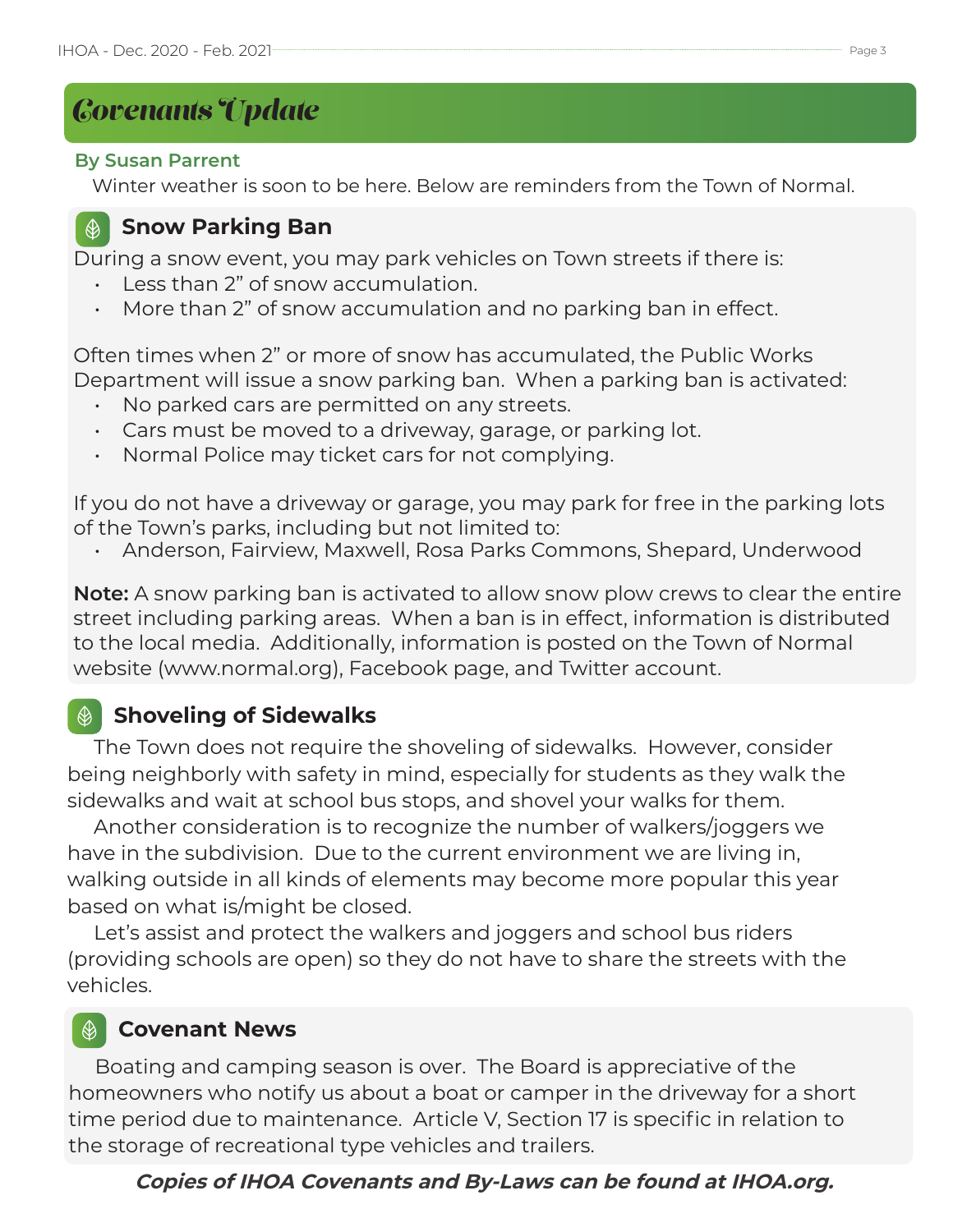

### *Ironwood Golf Course Update*

Ironwood Homeowners,

 As this golf season is winding down, I am hoping this article is finding you safe and healthy. I will take this time to update you on a few items concerning the golf course.

 The nicer days during November have meant more golfers on the course than in previous years. It is certainly a welcome sight to see the golf course busy during these months. We have scheduled our annual Turkey Trot, big cup scramble for Saturday, November 21, 2020. If you have never played in the event, it is a wonderful time, and the proceeds go to the Baby Fold.

With the weather changing, and temperatures getting colder and colder, our staff will prepare our irrigation system for winter. Starting the week of November 9, we will shut off the irrigation for the season and begin draining the system. This may mean you will see water coming from the course or standing in locations that look odd. This is a normal occurrence for this time of year. Beginning the week of November 16, we will use compressed air to remove all the water from the irrigation system. This will prevent the irrigation system from freezing and causing issues when we resume in the spring.

 As I wrote about in previous newsletters, our staff was working on a solution to oxygen issues in the lake on the East side of the subdivision. In speaking with the Department of Natural Resources and our contractor who cares for the lake we came up with a plan. We purchased aerators for the lake that will help mix and oxygenate the water. Over the winter our staff will prepare the aerators for installation in the spring. We also purchased grass carp and other fish from our local Soil and Water Conservation District and then released them in the water at the beginning of October. The grass carp will help eat the aquatic weeds in the water. This multi-pronged approach should help improve the water quality in the lake moving forward.

 I am hoping everyone has a safe and happy holiday season. If you have any questions or concerns, please reach out to me anytime. My office phone and email are listed below. Thank you and I look forward to continuing the great relationship between the Ironwood HOA and the golf course staff.

Tyler Bain Phone: 309-454-9568 Email: tbain@normal.org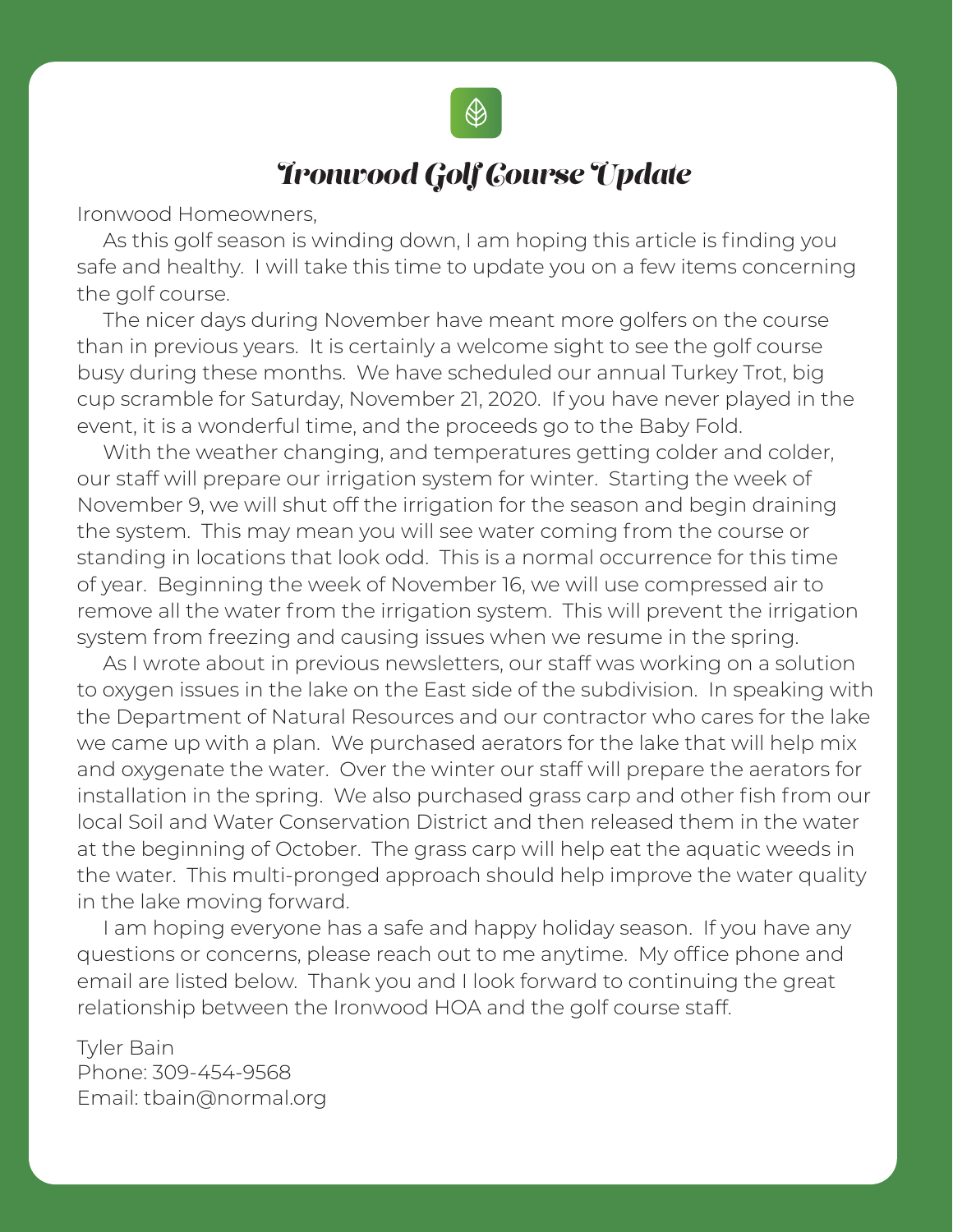# *Ironwood Year to Date Sales*

- 24 Single family homes sold year to date
- 22 were 1.5 and 2 story homes with 2 ranch homes
- Sold Price: high was \$419,900 low was \$209,000 with the average of \$270,767
- Days on Market: high was 269 low was 1 day with the average of 42
- 5 Single family detached homes are under contract
- $$5$  are 1.5 and 2 story homes
- List Price: high was \$489,900 low was \$279,900 with the average of \$333,000
- Days on Market: High was 179 low was 17 with the average of 50
- Single family home For Sale as of November 10, 2020
- 2 homes for sale 2 story and 1.5 story
- List Price: high was \$269,900 Low was \$234,900 Average \$252,400
- Days on Market: high was 98
- 2 Single family attached homes sold Year To Date
- Sold Price: high was \$192,000 low was \$189,900 with the average of \$190,950
- Days on Market: high was 38 low was 14 with the average of 21
- 0 Attached home was For Sale Priced at \$ with Days on Market of
- 0 Single family attached home under contract

Information provided by the Bloomington-Normal Association of Realtors Provided by Floyd Aper, Real Estate Broker with Coldwell Banker Real Estate Group.

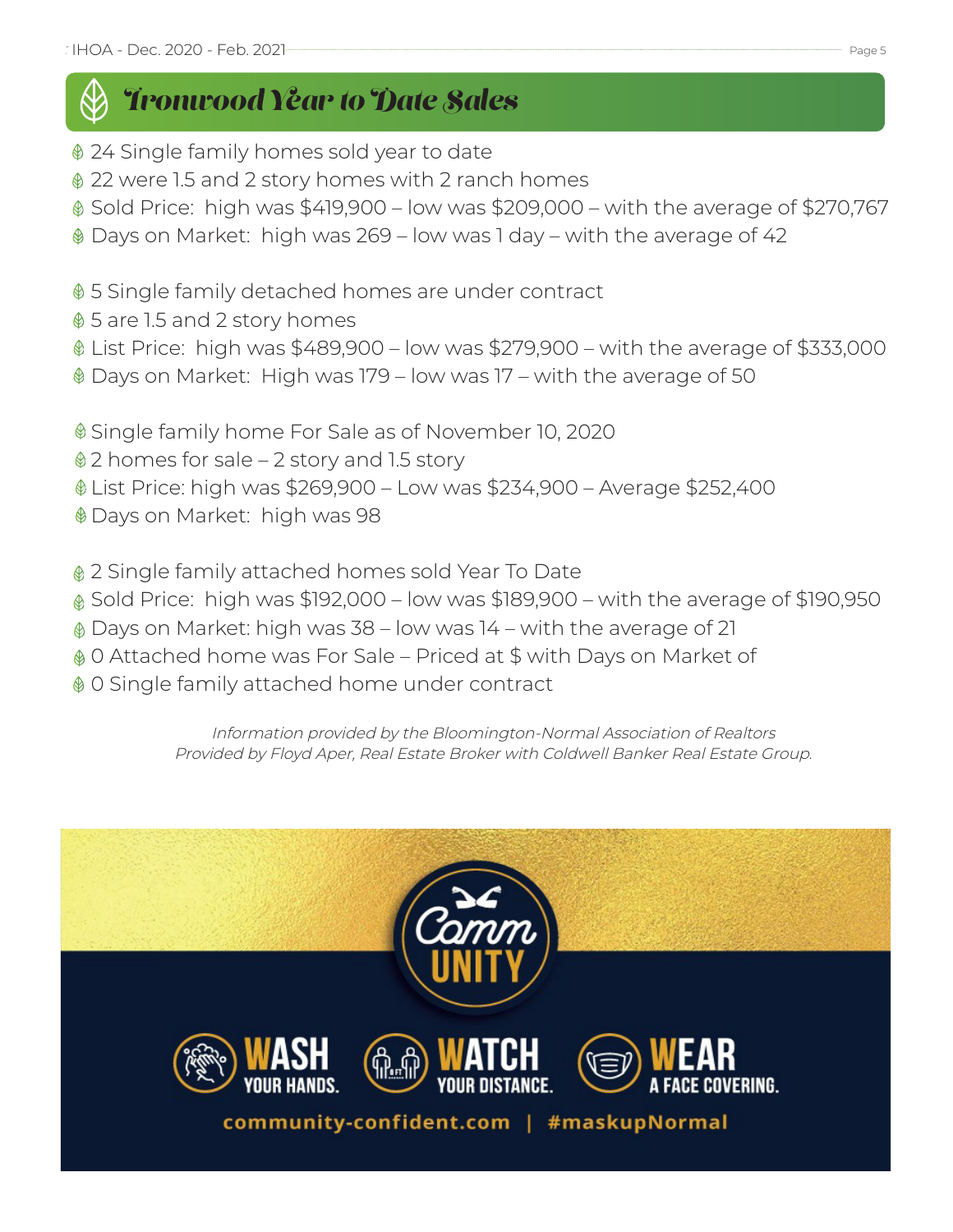### *Candidates for the IHOA Board of Directors*

 Although specifics of the IHOA Annual Meeting have not been finalized, the ballot for the election of IHOA Board members will be sent out in mid-December along with your dues notice. Make sure you return your ballot, along with your dues, so they can be counted on January 12th.

 Below are the biographies of the residents running for two-year terms on the IHOA Board of Directors beginning Jan. 2021. Three residents will be elected.

#### **Amy Mortensen**

I'm Amy Mortensen and I am excited at the possibility of joining the IHOA Board of Directors. We moved into the neighborhood in April of 2020 in the height of the pandemic, which made for an interesting move, as everyone was in strict quarantine at the time. My family (husband, Tyler; 7-year-old stepson, Ethan; and our two dogs) were very excited to join this neighborhood. My husband has lived in this area since attending college at ISU where he now works in IT. I moved to Bloomington-Normal in 2014 when I received a job opportunity with my company Heartland Bank. Prior, I spent my life in the West and South suburbs of the Chicagoland area. During my time there I was a part of two other HOA's for a total of 16 years. I understand what a key role the HOA plays in the homeowners' lives. I am a big believer that the board should represent the desires of the neighborhood as a whole, help support the neighborhood while offering the ability for the homeowners to maintain their individuality, all while maintaining the highest property values we can achieve. Our homes are our largest investment and where we spend the majority of our lives – especially now! I'm looking forward to participating in the IHOA and getting to know all of our new neighbors.

#### **Floyd Aper**

My wife, Gail, and Ihave been residents of Ironwood for over 20 years. I previously served on the IHOA Board of Directors for 10 years in the late 90's and early 2000's. I was then appointed to the board again in 2018. This year, I served on the By-laws Review Committee. My intention is to continue to be a voice for all residents and push for consistency and transparency of board action.

#### **Jimmy Collins**

I was born and raised in Normal and grew up in Ironwood. When my wife, Abby, and I were looking for our forever home and a place to raise a family, I knew Ironwood would be a great place to live. We moved back into the subdivision in April 2017 and have added two kids (Michael and Mackenzie) to our family. We also have two dogs, Bubba and Rocky. I am running for the IHOA Board of Directors because I would like a voice on issues and covenants that directly impact my family as well as all residents here. I think homeowners who meet the fence guidelines in the bylaws should be approved, and hope to protect homeowners' rights while keeping Ironwood a nice neighborhood.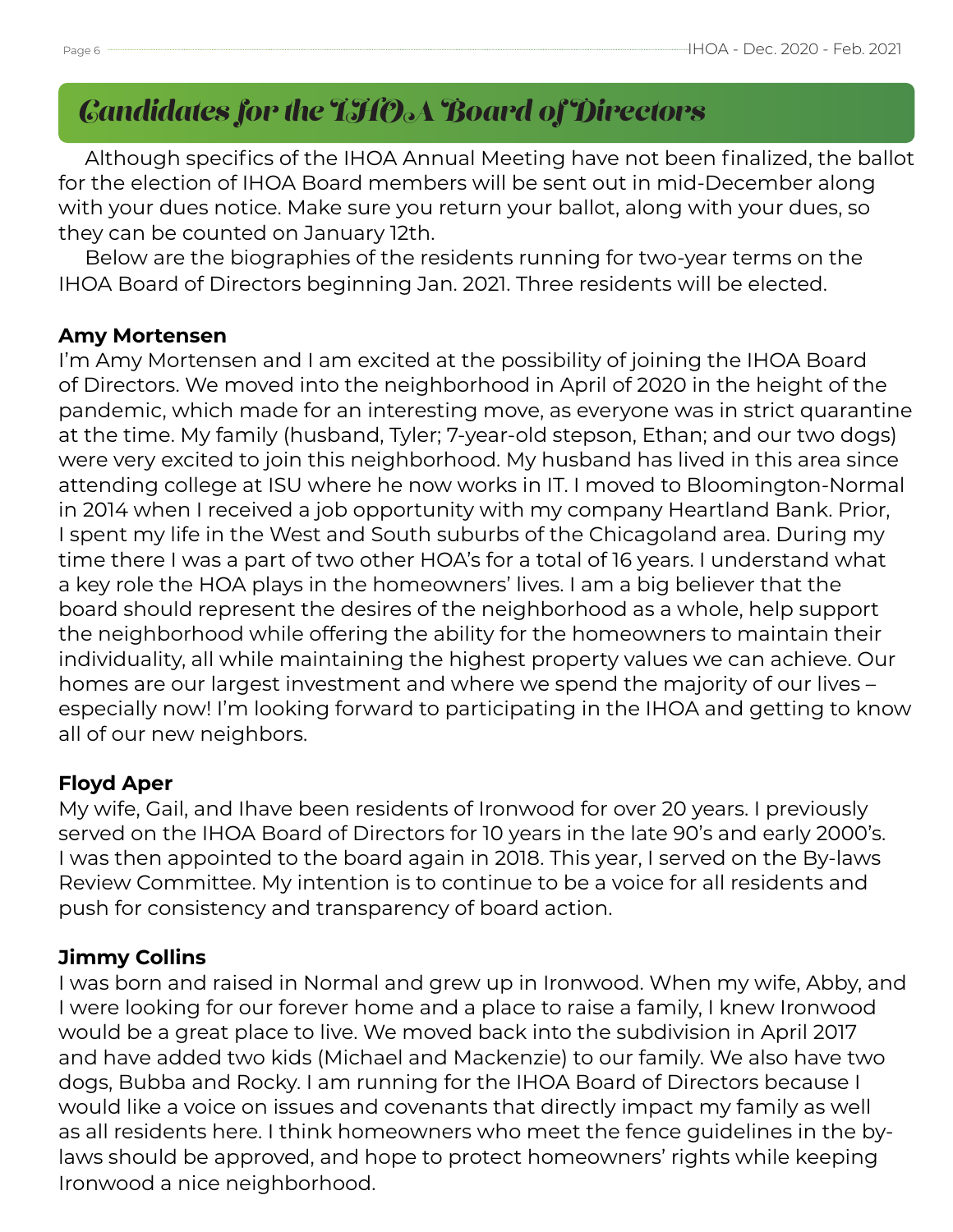#### **JoEllen Bahnsen**

My husband and I have been Ironwood residents for 29 years. We enjoy the neighborhood and daily walks with our dog, Cote. Before retiring 2 years ago, I was the Senior Associate Comptroller at Illinois State University. I enjoy applying and utilizing my accounting skills in my current position as Treasurer of the Homeowners Association. I am also active with the Town of Normal's Adopt a Street cleanup program. My husband and I frequently pick-up trash on Northtown Road, the Association's adopted street. Additionally, in the spirit of giving back to the community, I recently became a volunteer at the Carle BroMenn Resale Boutique.

### **Katy Gesell**

I was born and raised in Normal and have been here for over 30 years. I have always admired Ironwood and the beautiful, welcoming neighborhood it is, which made it an easy decision for my husband and I to buy our forever home on Haverhill in March 2020. We have two boys: Gavin (2) and Henry (6 months), and one dog, Harley the lab (7). I work as a Strategic Business Advisor for a local technology company: Integrity Technology Solutions. I would like to serve on the IHOA Board of Directors because my children will grow up in this neighborhood and my husband and I will be here for a very long time, and I would like to support Ironwood in any way I can. I think I can best do that by investing my time and energy in keeping it one of the most welcoming and reputable neighborhoods in Bloomington-Normal.

#### **Susan Parrent**

My family and I have been residents of Ironwood for 20 years. When we were looking to relocate in Normal, we were drawn to the openness of the development, lot sizes, location, and an active homeowner's association. Over the years, our family has learned to embrace the subdivision and appreciate the intent of the subdivision developer. It was satisfying to watch the Town transition into management of the golf course and now as they continue with the upkeep of the course, lakes, and community programs. I am appreciative of the excellent relationship and communication between the Town and the Board. I am willing to volunteer my time on the Board and thankful for the calls from current homeowners, real estate agents, and potential homeowners with questions about the development. My personal and volunteer priority is to assist the Board and homeowners in making decisions that will maintain property values while being consistent with subdivision guidelines. Serving with the other Board members these past two years has been an excellent experience. I have been an involved McLean County 4-H volunteer for many years and a children's ministry teacher at our local church, relying on my educational background as I serve. I also am involved in various community service programs. I look forward to serving Ironwood these next two years.